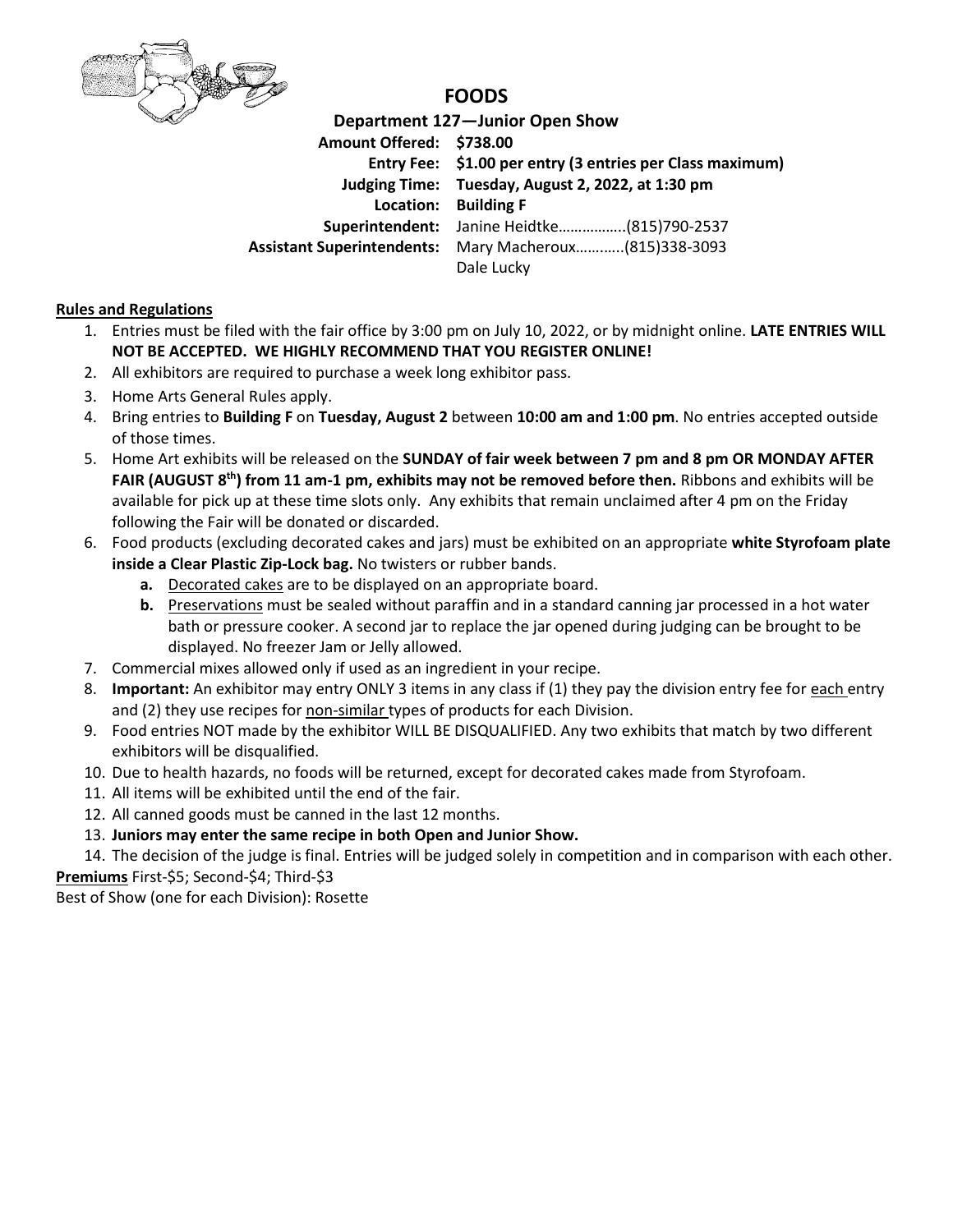| AMOUNTS TO BE DISPLAYED (entries not following these guidelines WILL be disqualified) |  |  |  |  |  |  |
|---------------------------------------------------------------------------------------|--|--|--|--|--|--|
|                                                                                       |  |  |  |  |  |  |

| <b>Biscuits: 3</b>                                                            | Dehydrated food: Appropriate size canning jar with lid and     |
|-------------------------------------------------------------------------------|----------------------------------------------------------------|
| <b>Bread/Quick Bread (Large &gt; 6"):</b> $\frac{1}{4}$ of loaf including end | ring for resealing (NO plastic bags), labeled with contents on |
| Bread/Quick Bread (Small <6"): 1/2 of loaf including end                      | top                                                            |
| Cake (Angel or Bundt): 1/4 of tube cake, without frosting                     | <b>Dinner Rolls: 3</b>                                         |
| Cake (any other): 4"x4" piece or equivalent, without                          | Donuts: 3, uniform size                                        |
| frosting                                                                      | Muffins: $3$                                                   |
| <b>Cake (Layer-type):</b> ¼ of one 8" or 9" round 2-layer cake                | Preservations: One jar with lid, include ring for resealing.   |
| with frosting                                                                 | Must be labeled with contents on top.                          |
| <b>Coffee Cake:</b> $\frac{1}{4}$ of ring or 4"x4" with an end included       | Pies: 1/6 of a 9" pie (no dairy products)                      |
| Candies/Confections: 3 pieces, uniform size                                   | Pretzels: 3, uniform size                                      |
| <b>Cookies:</b> 3, uniform size (rolled & rolling pin/cutout;                 | Sweet Rolls: 3                                                 |
| Drop/from spoon; Pressed/cookie press (spritz);                               |                                                                |
| Molded/hand formed)                                                           |                                                                |

| Ages 8-13 Years         |                                             |                                                     |  |  |  |
|-------------------------|---------------------------------------------|-----------------------------------------------------|--|--|--|
| <b>Division</b>         | <b>Class</b>                                |                                                     |  |  |  |
| A Specialty             | 1 Decorated cake                            | 8 Fair Food Art: Made from cookie or bread dough.   |  |  |  |
|                         | 2 Ginger bread man (1 large)                | Contents related to fair theme, all foods must be   |  |  |  |
|                         | 3 Decorated cutout cookie (1 large)         | homemade. Minimum of 3 food items.                  |  |  |  |
|                         | 4 Decorated cup cakes (quantity 3)          | 9 Bread art                                         |  |  |  |
|                         | 5 Crispy cereal structure                   | 10 Mix in a jar, cake, cookie, soup, anything       |  |  |  |
|                         | 6 Cracker, pretzel structure                | 11 Sugar-free (cakes, cookie, bread, quick breads)  |  |  |  |
|                         | 7 Eatable art: everything must be eatable   | 12 Gluten-free (cakes, cookie, bread, quick breads) |  |  |  |
|                         | and lasts for 6 days                        |                                                     |  |  |  |
| <b>B</b> Cakes (without | 1 Yellow layer                              | 3 Any other not listed, without frosting            |  |  |  |
| frosting)               | 2 Chocolate layer                           | 4 Frosted layer cake                                |  |  |  |
| C Candy                 | 1 Fudge                                     | 3 Other cooked candy                                |  |  |  |
|                         | 2 Dipped                                    | 4 Other non-cooked candy                            |  |  |  |
| <b>D</b> Cookies        | 1 Bar (other than brownies)                 | 6 Rolled                                            |  |  |  |
|                         | 2 Brownies                                  | <b>7</b> Cereal bars                                |  |  |  |
|                         | 3 Chocolate chip                            | <b>8</b> Sandwich cookies                           |  |  |  |
|                         | 4 Drop, any other than chocolate chip       | 9 Any other not listed                              |  |  |  |
|                         | 5 Peanut butter                             |                                                     |  |  |  |
| <b>E</b> Breads         | 1 Yeast dinner rolls or loaf (non-sweet and | 4 Quick bread                                       |  |  |  |
|                         | unflavored)                                 | 5 Biscuits                                          |  |  |  |
|                         | 2 Yeast sweet rolls or loaf, all forms      | <b>6 Muffins</b>                                    |  |  |  |
|                         | 3 Coffee cake-yeast, any flavor             |                                                     |  |  |  |
| <b>F</b> Pies           | 1 Fruit                                     |                                                     |  |  |  |
| <b>G</b> Preservations  | 1 Fruit                                     | 3 Jam                                               |  |  |  |
|                         | 2 Vegetables                                | 4 Jelly                                             |  |  |  |
| <b>H</b> Treats         | 1 Dry cereal mix                            | 3 Sleep over snacks                                 |  |  |  |
|                         | 2 Marshmallow cereal bars                   |                                                     |  |  |  |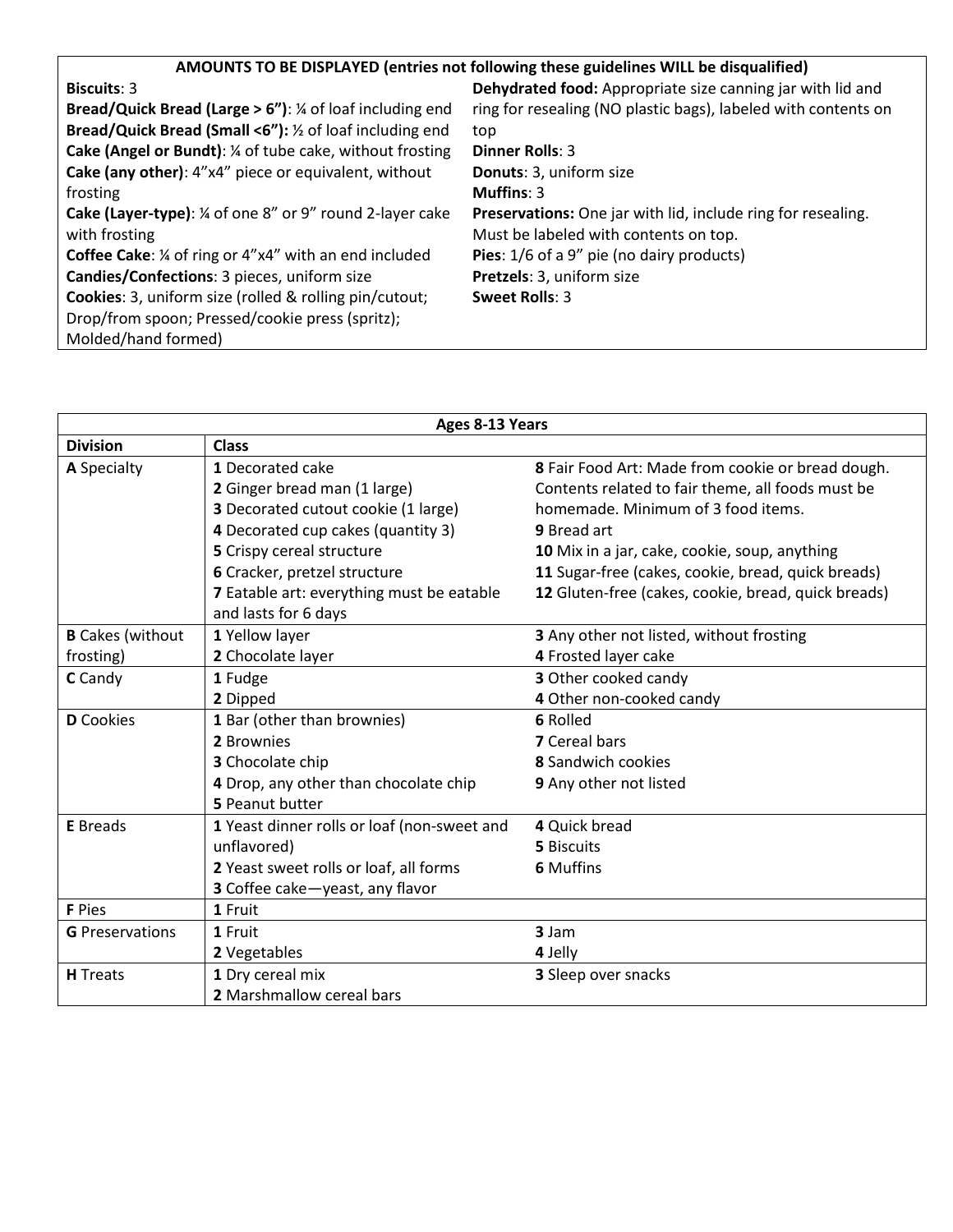| Ages 14-18 Years |                                             |                                             |  |  |  |
|------------------|---------------------------------------------|---------------------------------------------|--|--|--|
| <b>Division</b>  | <b>Class</b>                                |                                             |  |  |  |
| I Specialty      | 1 Decorated cake                            | 6 Sugar-free cake                           |  |  |  |
|                  | 2 Decorated cup cakes (quantity 3)          | 7 Sugar-free cookies                        |  |  |  |
|                  | 3 Gingerbread structure                     | 8 Sugar-free quick breads                   |  |  |  |
|                  | 4 Mix in a jar: cake, soup, anything        | 9 Gluten-free cakes                         |  |  |  |
|                  | 5 Fair food art: Made from cookie or bread  | 10 Gluten-free cookies                      |  |  |  |
|                  | dough. Contents related to fair theme, all  | 11 Gluten-free quick breads                 |  |  |  |
|                  | foods must be homemade. Minimum of 3        |                                             |  |  |  |
|                  | food items.                                 |                                             |  |  |  |
| J Cakes (without | 1 Bundt                                     | 3 Cup cake any flavor - frosted             |  |  |  |
| frosting)        | 2 Chiffon                                   | 4 Sheet cake, 3 pieces or 4X4 with frosting |  |  |  |
| <b>K</b> Candy   | 1 Other fudge                               | 4 Chocolate fudge                           |  |  |  |
|                  | 2 Dipped                                    | 5 Mints                                     |  |  |  |
|                  | 3 Peanut brittle                            |                                             |  |  |  |
| L Cookies        | 1 Bar (other than brownies)                 | 6 Rolled or cutout                          |  |  |  |
|                  | 2 Brownies                                  | 7 Any other not listed                      |  |  |  |
|                  | 3 Chocolate Chip                            | 8 Oatmeal                                   |  |  |  |
|                  | 4 Drop, any other than chocolate chip       | 9 Molded                                    |  |  |  |
|                  | 5 Peanut butter                             | 10 Press                                    |  |  |  |
| <b>M</b> Breads  | 1 Yeast dinner rolls or loaf (non-sweet and | 5 Biscuits                                  |  |  |  |
|                  | unflavored)                                 | 6 Blueberry muffins                         |  |  |  |
|                  | 2 Yeast sweet rolls or loaf, all forms      | 7 Cranberry muffins                         |  |  |  |
|                  | 3 Coffee cake-yeast, any flavor             | 8 Poppyseed muffins                         |  |  |  |
|                  | 4 Quick bread                               | 9 Corn muffins                              |  |  |  |
| N Pies           | 1 Cherry                                    | 3 Apple                                     |  |  |  |
|                  | 2 Blueberry                                 | 4 Pecan                                     |  |  |  |
| O Preservations  | 1 Fruit                                     | 4 Jelly                                     |  |  |  |
|                  | 2 Vegetables                                | 5 Pickles                                   |  |  |  |
|                  | 3 Jam                                       |                                             |  |  |  |
| P Treats         | 1 Dry cereal mix                            | 3 Sleep over snacks                         |  |  |  |
|                  | 2 Granola in a jar                          |                                             |  |  |  |
| Q Quick breads   | 1 Banana                                    | 3 Pumpkin                                   |  |  |  |
|                  | 2 Zucchini                                  | 4 Vegetables                                |  |  |  |
| R Sugar Free     | 1 Cakes                                     | 3 Breads                                    |  |  |  |
|                  | 2 Cookies                                   | 4 Quick Breads                              |  |  |  |